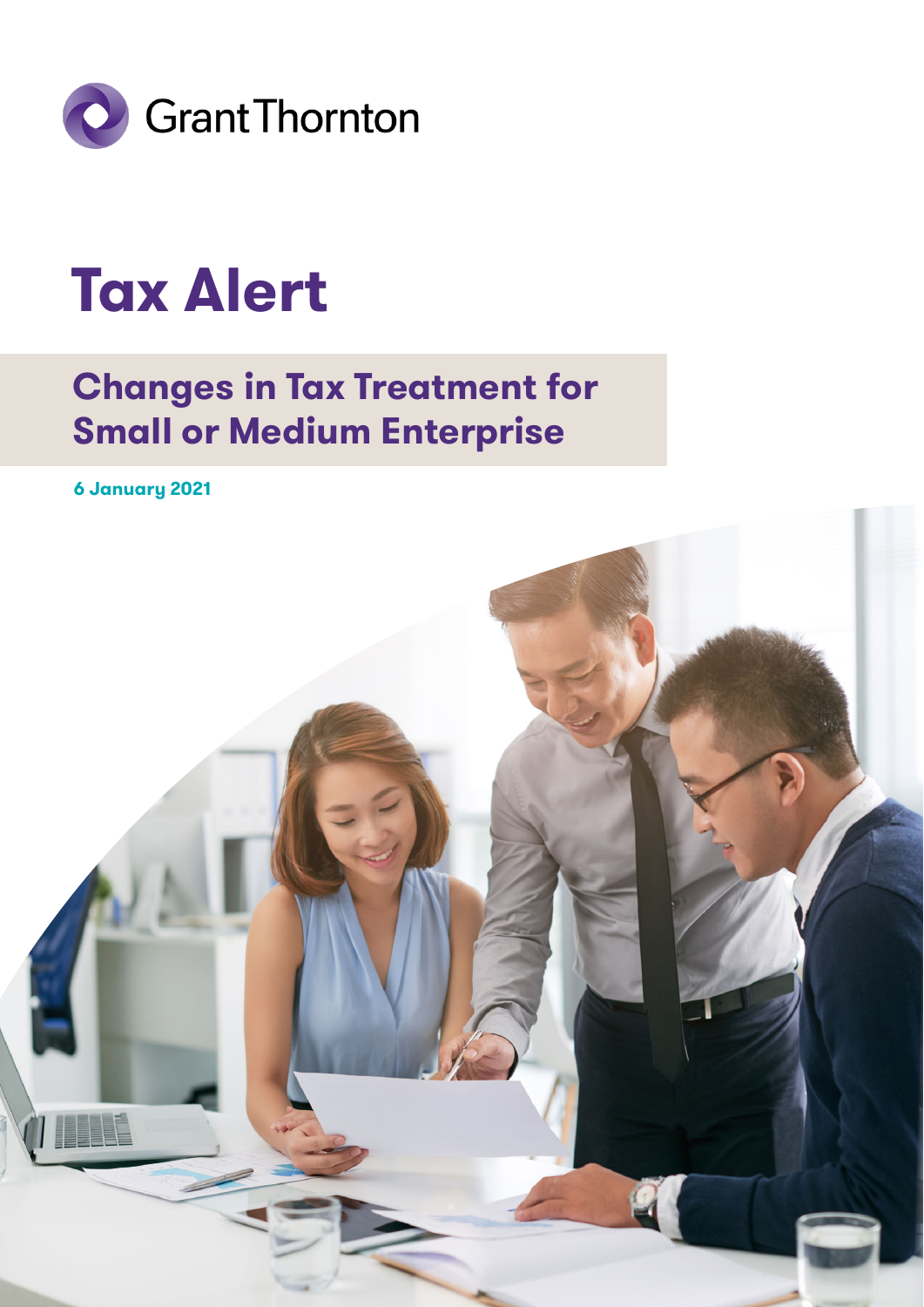### Welcome to Tax Alert, a newsletter about the latest tax updates and information issued by Grant Thornton Taxation Sdn. Bhd.

Grant Thornton Taxation Sdn. Bhd. offers a comprehensive range of tax services through our team of dedicated tax specialists. Our team has a vast amount of expertise that enables us to pro-actively bring practical, cost-effective tax solutions to our clients and to add value.

Whether you are an individual or a corporation, a wellestablished business or a growing operation, we are able to offer you a multitude of domestic and international tax services.

#### **Our expertise:**

- Tax Compliance
- Tax Consultancy & Advisory
- Tax Audit & Investigation
- Tax Incentives Application
- Transfer Pricing
- International Tax
- Global Mobility
- Business Processing
- Sales and Services Tax
- Tax Training & Seminar



This publication is published as a service to our clients, associates and other interested parties. Please be advised that the information contained herein is for general guidance only. Any reader intending to base a decision on information contained in this publication is advised to consult us before proceeding.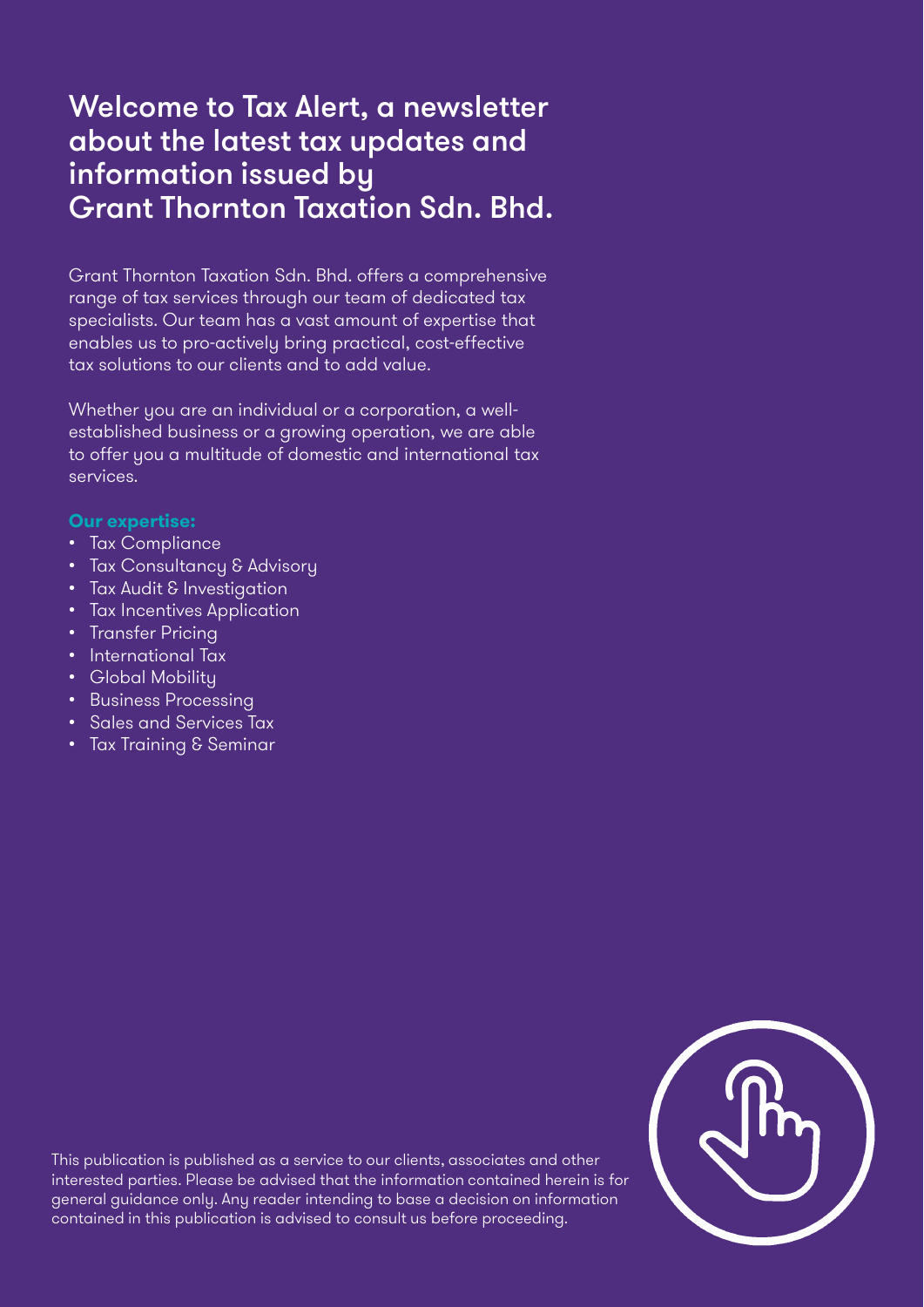# **Changes in Tax Treatment for Small or Medium Enterprise**

#### **CLARIFICATION ON DETERMINING THE GROSS INCOME FROM BUSINESS SOURCES OF NOT MORE THAN RM50 MILLION OF A COMPANY OR LIMITED LIABILITY PARTNERSHIP ("LLP")**

The Inland Revenue Board of Malaysia has recently issued Practice Note No. 4/2020 dated 21 December 2020 to provide clarification on determining the gross income from business sources of not more than RM50 million of a company or LLP. This Practice Note is effective from Year of Assessment 2020 and it replaces Practice Note No. 3/2020.

We would like to highlight the following salient points in Practice Note No. 4/2020:

#### • Additional criteria to qualify for preferential tax treatment

#### i) Preferential tax rates (Paragraphs 2A and 2D, Part 1, Schedule 1 of the ITA 1967)

| <b>Chargeable income</b>       | <b>RM</b> | <b>Rate of income tax</b> |
|--------------------------------|-----------|---------------------------|
| For every ringgit of the first | 600,000   | 17%                       |
| For every ringgit exceeding    | 600,000   | 24%                       |

#### ii) No limit on special allowances for the purchase of Small Value Assets (SVA) (Paragraph 19A(3), Schedule 3 of the ITA 1967)

Currently, a company or LLP resident and incorporated in Malaysia which has a paid-up capital in respect of ordinary shares of not more than RM2.5 million or a total capital contribution of not more than RM2.5 million at the beginning of the basis period for a year of assessment will be eligible for the above preferential tax treatment.

Effective from the year of assessment 2020, an **additional criteria** has been included where the company or LLP must also have gross income from business sources not exceeding RM50 million.

#### • Clarification on issues arising on the implementation of the additional criteria extracted from the Practice Note:

#### i) Business sources shall be determined as follows:

- a) For companies/LLPs engaged in manufacturing/trading/service activities based on sections 22, 24 and 30 of the ITA 1967; or
- b) For companies/LLPs carrying out activities such as banking/insurance/developers/contractors – based on specific provisions under the ITA 1967 or specific regulations for certain industries.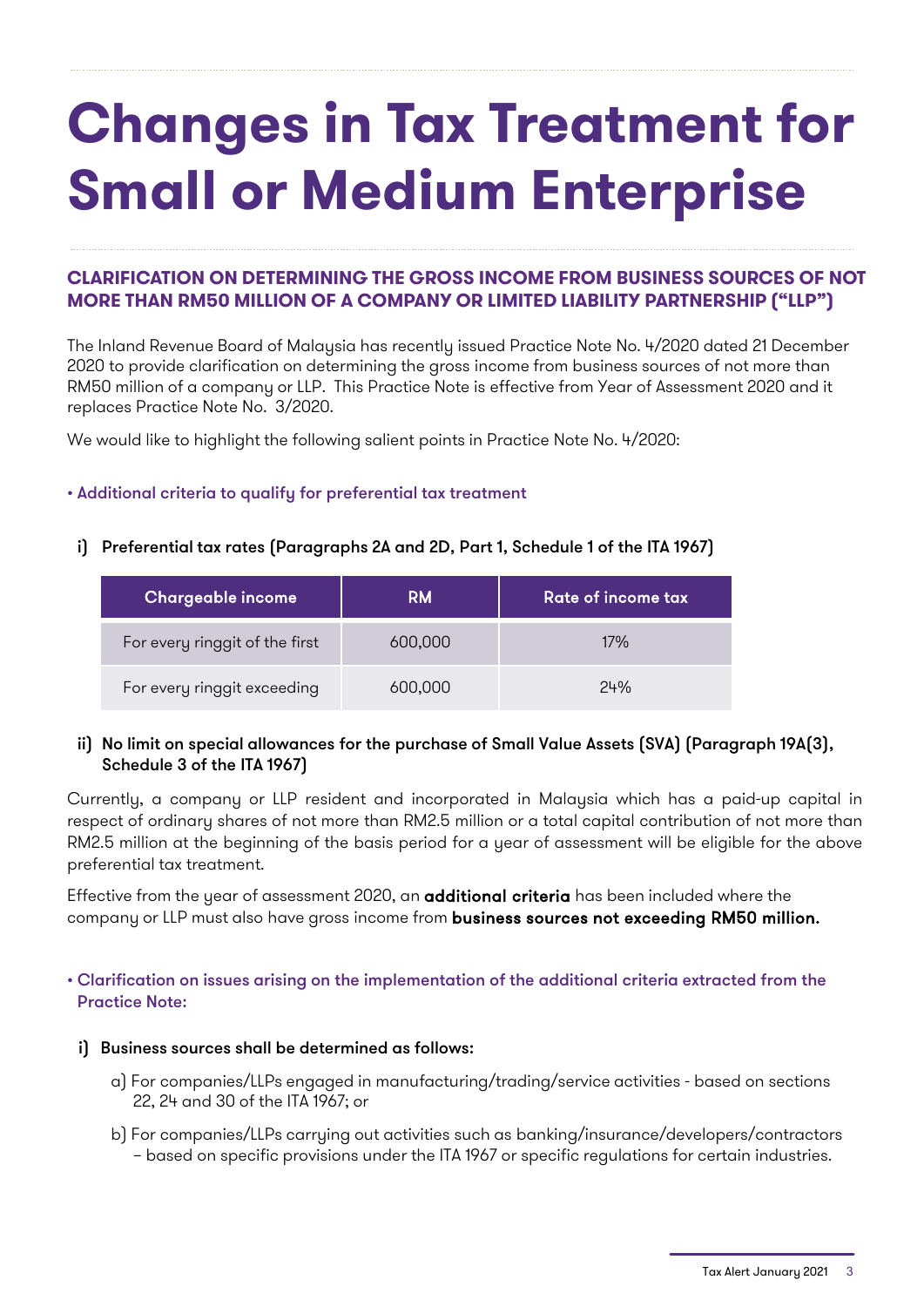# **Changes in Tax Treatment for Small or Medium Enterprise**

ii)

| <b>No</b>                                                                                                                    | <b>Issues</b>                                                                                                                                                        | <b>Tax Treatment</b>                                                                                                                                                                                                                                                                                      |
|------------------------------------------------------------------------------------------------------------------------------|----------------------------------------------------------------------------------------------------------------------------------------------------------------------|-----------------------------------------------------------------------------------------------------------------------------------------------------------------------------------------------------------------------------------------------------------------------------------------------------------|
| 1.<br>Investment Holding Company under Section<br>60F of the ITA 1967 (not listed on Bursa<br>Malaysia)                      | Deemed to have no gross income from a business source<br>and is not eligible for the following tax treatment:<br>• Tax rate on the first RM600,000 chargeable income |                                                                                                                                                                                                                                                                                                           |
|                                                                                                                              | at 17% (Flat rate of 24% applies) ; and<br>No limit on special allowances for the purchase of<br><b>SVA</b>                                                          |                                                                                                                                                                                                                                                                                                           |
| 2.<br>Investment Holding Company under Section<br>60FA of the ITA 1967 (listed on Bursa Malaysia)                            | Deemed to have gross income from a business source<br>and is <b>eligible</b> for the following tax treatment:                                                        |                                                                                                                                                                                                                                                                                                           |
|                                                                                                                              |                                                                                                                                                                      | Tax rate on the first RM600,000 chargeable income<br>at 17% ; and                                                                                                                                                                                                                                         |
|                                                                                                                              |                                                                                                                                                                      | No limit on special allowances for the purchase of<br><b>SVA</b>                                                                                                                                                                                                                                          |
| 3.<br>Company/LLP which does not have gross<br>income from business sources but have other<br>incomes i.e. rent and interest |                                                                                                                                                                      | Deemed to have no gross income from a business source<br>and is not eligible for the following tax treatment:                                                                                                                                                                                             |
|                                                                                                                              |                                                                                                                                                                      | Tax rate on the first RM600,000 chargeable income<br>at 17% (Flat rate of 24% applies) ; and                                                                                                                                                                                                              |
|                                                                                                                              | No limit on special allowances for the purchase of<br><b>SVA</b>                                                                                                     |                                                                                                                                                                                                                                                                                                           |
| 4.                                                                                                                           | Company/LLP which carrying on a business but<br>does not have gross income from business<br>sources due to current year business losses                              | Company/LLP who carries out business activities and<br>incurring expenses related to the business, but suffering<br>losses due to not receiving any gross business income<br>during the year is deemed to have gross income from a<br>business source and is eligible for the following tax<br>treatment: |
|                                                                                                                              |                                                                                                                                                                      | i) Company                                                                                                                                                                                                                                                                                                |
|                                                                                                                              |                                                                                                                                                                      | Tax rate on the first RM600,000 chargeable<br>income at 17%; and                                                                                                                                                                                                                                          |
|                                                                                                                              |                                                                                                                                                                      | No limit on special allowances for the purchase of<br><b>SVA</b>                                                                                                                                                                                                                                          |
|                                                                                                                              |                                                                                                                                                                      | ii) LLP                                                                                                                                                                                                                                                                                                   |
|                                                                                                                              |                                                                                                                                                                      | Tax rate on the first RM600,000 chargeable<br>income at 17%                                                                                                                                                                                                                                               |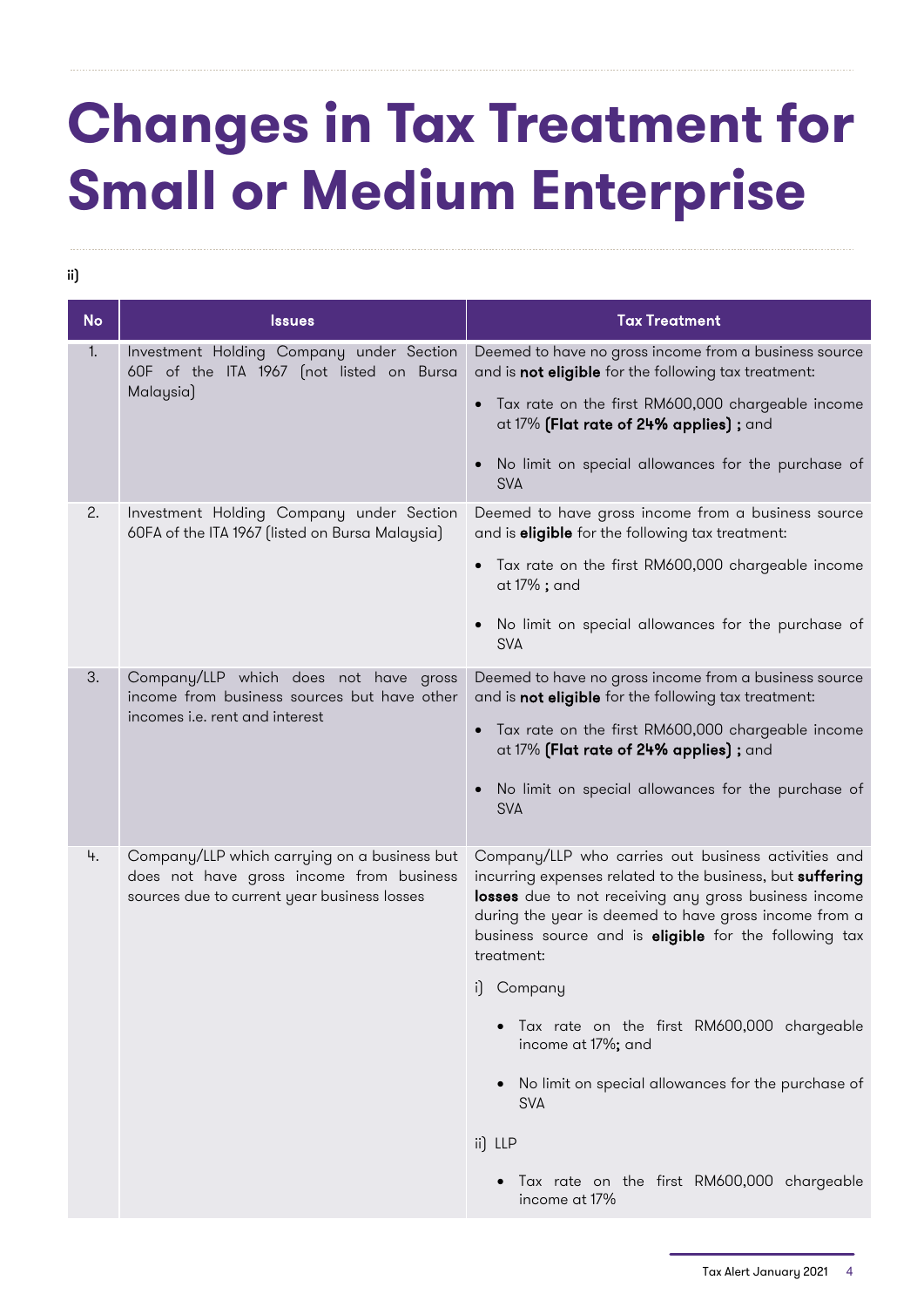## **Changes in Tax Treatment for Small or Medium Enterprise**

| <b>No</b> | <b>Issues</b>                                                                                                                                                  | <b>Tax Treatment</b>                                                                                                                                                                                                                                                                                                                                                                                                                                                                  |
|-----------|----------------------------------------------------------------------------------------------------------------------------------------------------------------|---------------------------------------------------------------------------------------------------------------------------------------------------------------------------------------------------------------------------------------------------------------------------------------------------------------------------------------------------------------------------------------------------------------------------------------------------------------------------------------|
| 5.        | Company/LLP which does not have gross<br>income from business source due to current<br>year business loss caused by temporary closure<br>of business operation | Company/LLP that temporarily close its business<br>operation but still incurring expenses related to the<br>business is deemed to have gross income from a<br>business source equivalent to NIL is eligible for the<br>following tax treatment:<br>i) Company<br>• Tax rate on the first RM600,000 chargeable income<br>at 17%; and<br>• No limit on special allowances for the purchase of<br><b>SVA</b><br>ii) LLP<br>• Tax rate on the first RM600,000 chargeable income<br>at 17% |
| 6.        | Company/LLP which has gross income from<br>foreign business sources                                                                                            | Gross income from foreign business sources shall be<br>taken into account in determining gross business<br>income not exceeding RM50 million                                                                                                                                                                                                                                                                                                                                          |
| 7.        | Company/LLP enjoying certain incentives/tax<br>incentives, i.e. pioneer status or investment tax<br>allowance                                                  | Exempted gross income from business source shall be<br>taken into account in determining gross business<br>income not exceeding RM50 million.                                                                                                                                                                                                                                                                                                                                         |

#### You may refer to the Practice Note in the link below:

[Practice](http://phl.hasil.gov.my/pdf/pdfam/PN_4_2020.pdf) Note N0. 4/2020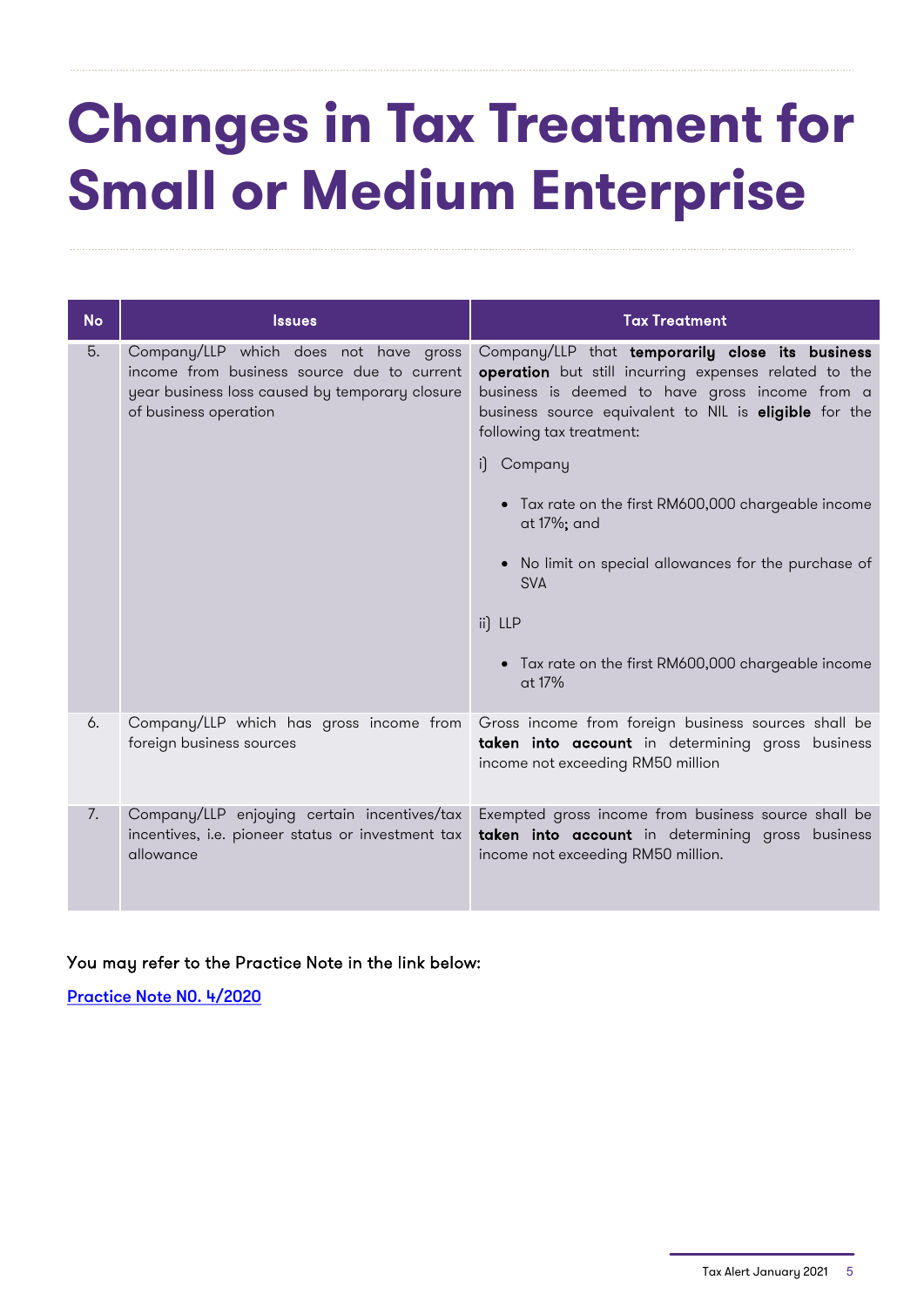### **Contact us**

Find out how Grant Thornton can help you with your taxation matters.



**Seah Siew Yun** National Tax Practice Leader E siewyun.seah@my.gt.com



**Alan Chung** Senior Executive Director Indirect Tax & Transfer Pricing E alan.chung@my.gt.com



**Daniel Woo** Senior Executive Director International Tax & Global Mobility Services E daniel.woo@my.gt.com



**Chow Chee Yen** Senior Executive Director Tax Advisory & Compliance E cheeyen.chow@my.gt.com



**Gwendolyn Lau** Executive Director Tax Advisory & Compliance Penang E gwendolyn.lau@my.gt.com



**Wong Wen Tak** Managing Partner Johor Bahru E wentak.wong@my.gt.com



**Yau Chew Yin** Executive Director Johor Bahru E chewyin.yau@my.gt.com

#### Other offices:

KUALA LUMPUR

Levels 11,15 & 8 Sheraton Imperial Court Jalan Sultan Ismail 50250 Kuala Lumpur T +603 2692 4022 F +603 2721 5229 E info@my.gt.com

#### **PENANG**

Level 5 Menara BHL Bank 51, Jalan Sultan Ahmad Shah 10050 Penang T +604 228 7828 F +604 227 9828 E info.pg@my.gt.com

#### JOHOR BAHRU

Suite 28.01, 28th Floor Menara Zurich No. 15, Jalan Dato' Abdullah Tahir 80000 Johor Bahru, Johor T +607 332 8335 F +607 332 2268 E info.jb@my.gt.com

#### **KUANTAN**

Ms Han Siew Bueh A-105A, 1st Floor Sri Dagangan, Jalan Tun Ismail 25000 Kuantan, Pahang T +609 515 6124 F +609 515 6126 E siewbueh.han@my.gt.com